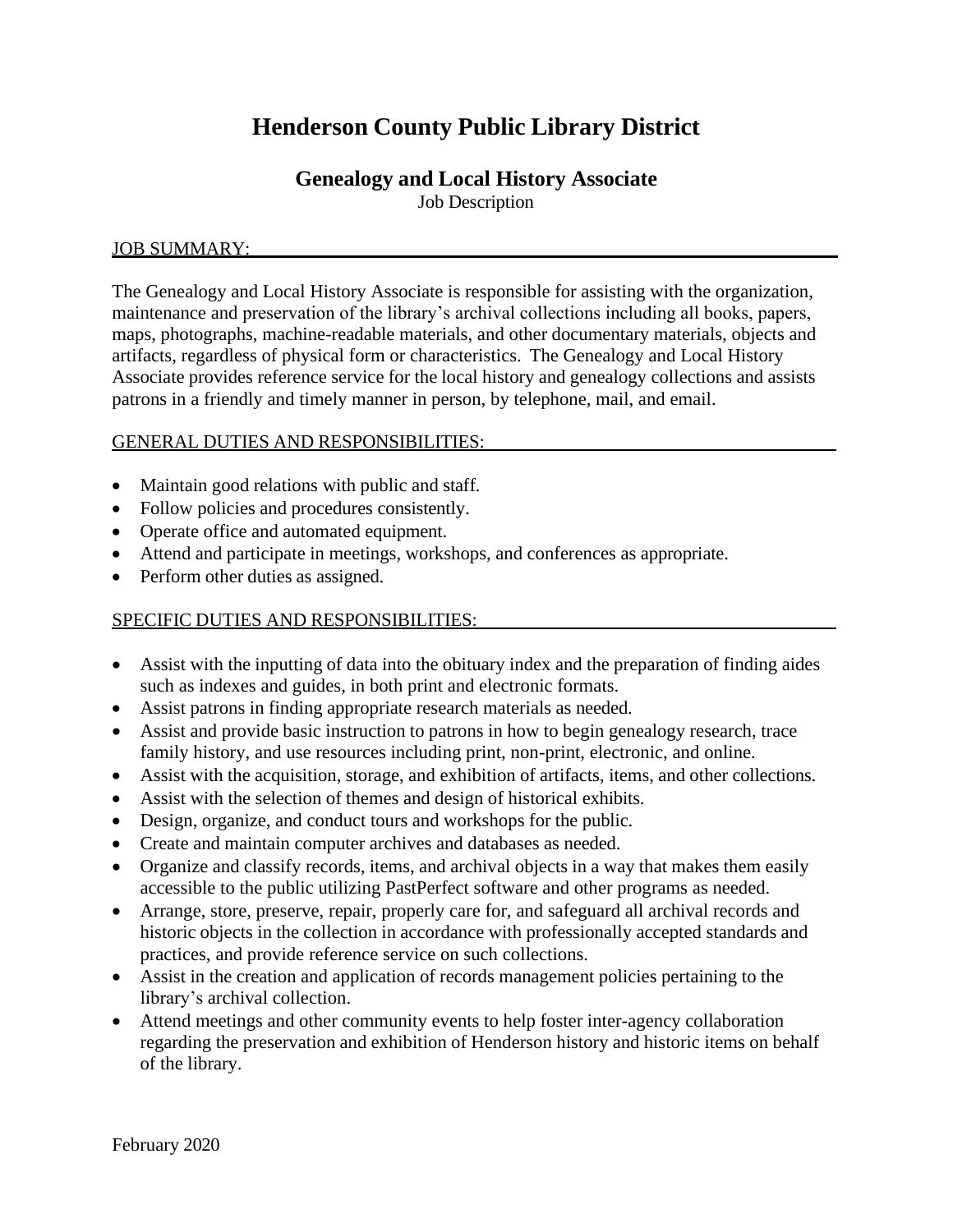- Plan and conduct special research projects.
- Conduct research activities as directed.
- File and cross-index documents in alphabetical and chronological order.
- Create backup copies and reproductions of historic objects and documents using digital and physical media.
- Assist the Genealogy Manager and Assistant in developing and presenting workshops dealing with local history research issues, promoting the use of the local history collection, and genealogical research.
- Establish good relationships with local and regional historical societies and other genealogical groups.
- Stay informed about issues, trends, and news affecting genealogy, local history, and archival methods.

#### PHYSICAL REQUIREMENTS:

The employee must regularly lift and/or move up to 10 pounds, frequently lift and/or move up to 25 pounds, and occasionally lift and/or move up to 50 pounds. Specific vision abilities required by this job include close vision, distance vision, peripheral vision, and the ability to adjust focus. The employee is regularly required for the majority of the day to stand; sit; walk; use hands to finger, handle, or feel objects, tools or controls; reach with hands and arms; and talk and hear. The employee is occasionally required to climb or balance and stoop, kneel, crouch, or crawl.

#### EDUCATION AND EXPERIENCE REQUIREMENTS:

- High school diploma or equivalent required.
- Bachelor's degree or a combination of some post-secondary education and relevant work experience preferred.
- Existing knowledge of Henderson County, Kentucky regional history strongly preferred.
- The ability to work with electronic records and databases is required.
- Working knowledge of computers including experience with MS Office Suite (Word, Excel, Power Point, etc.) and experience with web searching and internet research is required.
- Public service experience required.
- Public library experience preferred.

# GENERAL KNOWLEDGE, SKILLS AND ABILITIES:

- Ability to organize work, set priorities, use time effectively, work independently, and meet deadlines.
- Excellent written and verbal communication skills are required.
- Ability to multi-task and work with frequent interruptions.